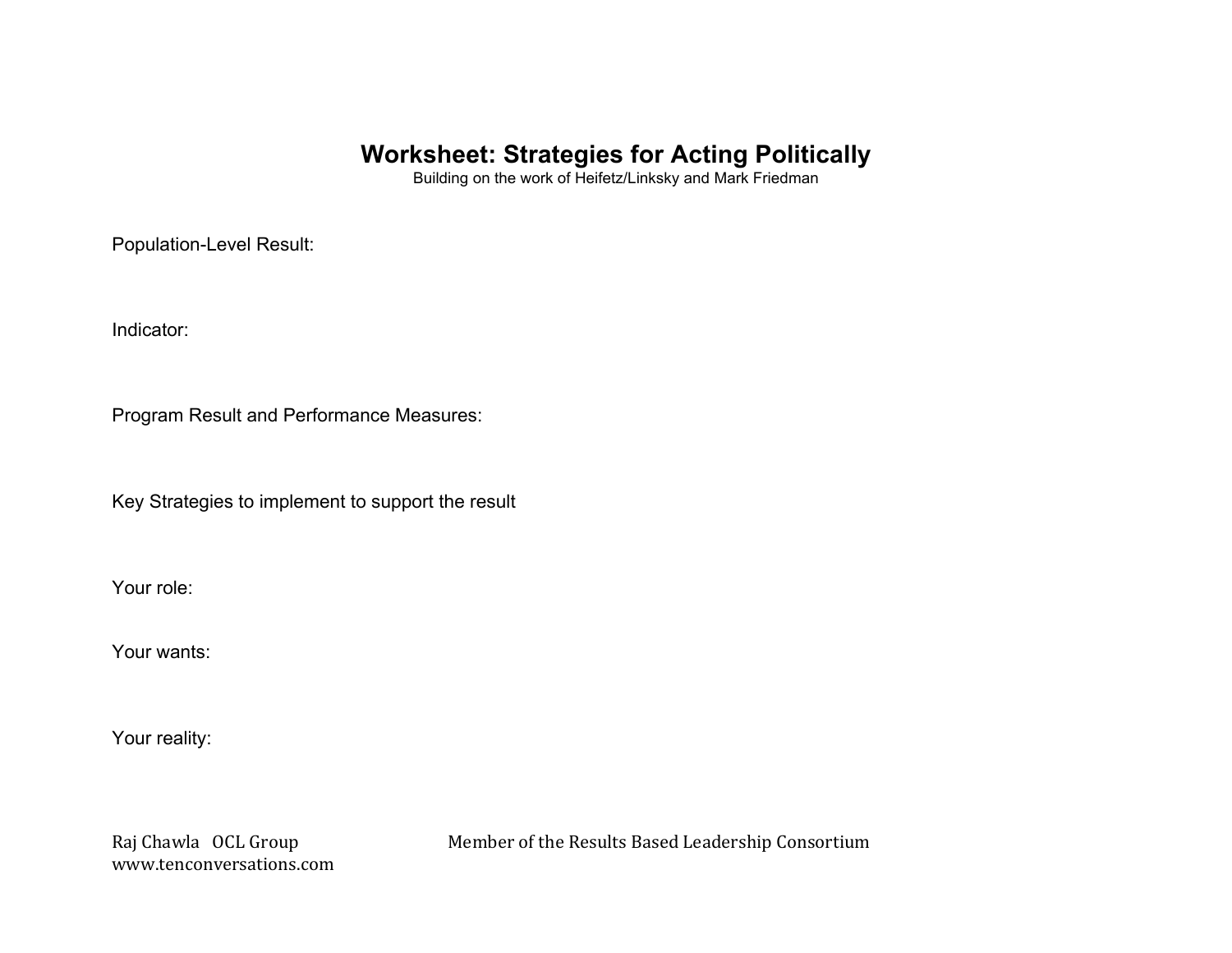**Allies (stakeholders who are most likely to be interested in supporting the work…they gain the most if work is successful)** 

| Who might be your allies?<br>Why? | What's their main "want"? | What is their current<br>reality? | How can this ally best<br>help you successfully<br>implement you strategy? |
|-----------------------------------|---------------------------|-----------------------------------|----------------------------------------------------------------------------|
|                                   |                           |                                   |                                                                            |
|                                   |                           |                                   |                                                                            |
|                                   |                           |                                   |                                                                            |
|                                   |                           |                                   |                                                                            |
|                                   |                           |                                   |                                                                            |
|                                   |                           |                                   |                                                                            |
|                                   |                           |                                   |                                                                            |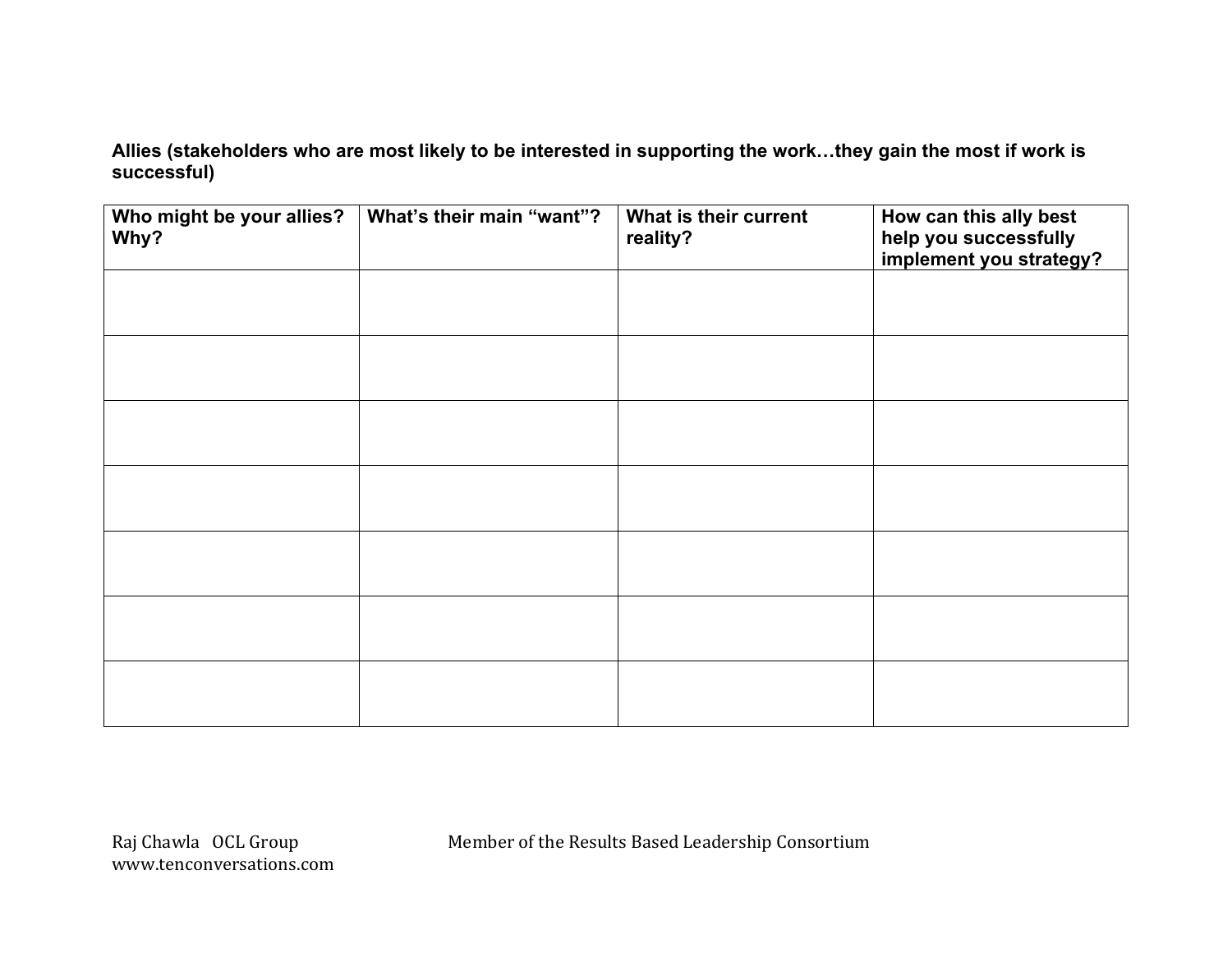**Adversaries (stakeholders most likely to oppose what you are trying to do – they may have different perspectives, and/or stand to risk losing the most if you are successful)**

| Who might be your<br>adversaries? Why? | What do they stand to lose<br>if the strategy succeeds? | What is their current<br>reality? | How might you neutralize<br>them or get them on your<br>side? |
|----------------------------------------|---------------------------------------------------------|-----------------------------------|---------------------------------------------------------------|
|                                        |                                                         |                                   |                                                               |
|                                        |                                                         |                                   |                                                               |
|                                        |                                                         |                                   |                                                               |
|                                        |                                                         |                                   |                                                               |
|                                        |                                                         |                                   |                                                               |
|                                        |                                                         |                                   |                                                               |
|                                        |                                                         |                                   |                                                               |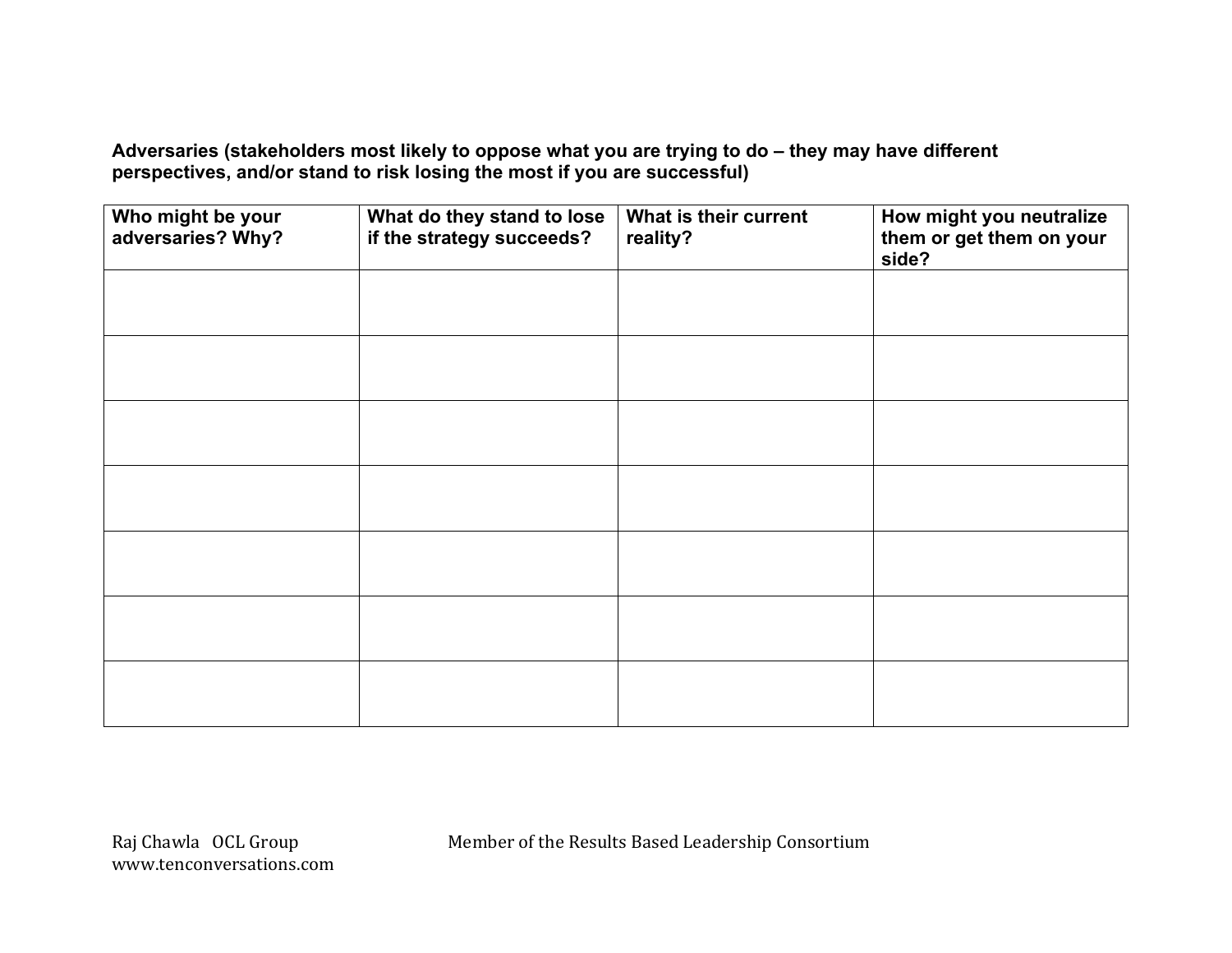**Senior Authorities (Stakeholders who hold a broader internal and external view of the work)**

| Who are the senior<br>authorities most important<br>to your strategies success<br>and why are they<br>important? | What is their reality? | What messages are they<br>giving about how the<br>system perceives your<br>strategy? | What might you say or do<br>to gain and maintain their<br>support as your strategy<br>is being implemented? |
|------------------------------------------------------------------------------------------------------------------|------------------------|--------------------------------------------------------------------------------------|-------------------------------------------------------------------------------------------------------------|
|                                                                                                                  |                        |                                                                                      |                                                                                                             |
|                                                                                                                  |                        |                                                                                      |                                                                                                             |
|                                                                                                                  |                        |                                                                                      |                                                                                                             |
|                                                                                                                  |                        |                                                                                      |                                                                                                             |
|                                                                                                                  |                        |                                                                                      |                                                                                                             |
|                                                                                                                  |                        |                                                                                      |                                                                                                             |
|                                                                                                                  |                        |                                                                                      |                                                                                                             |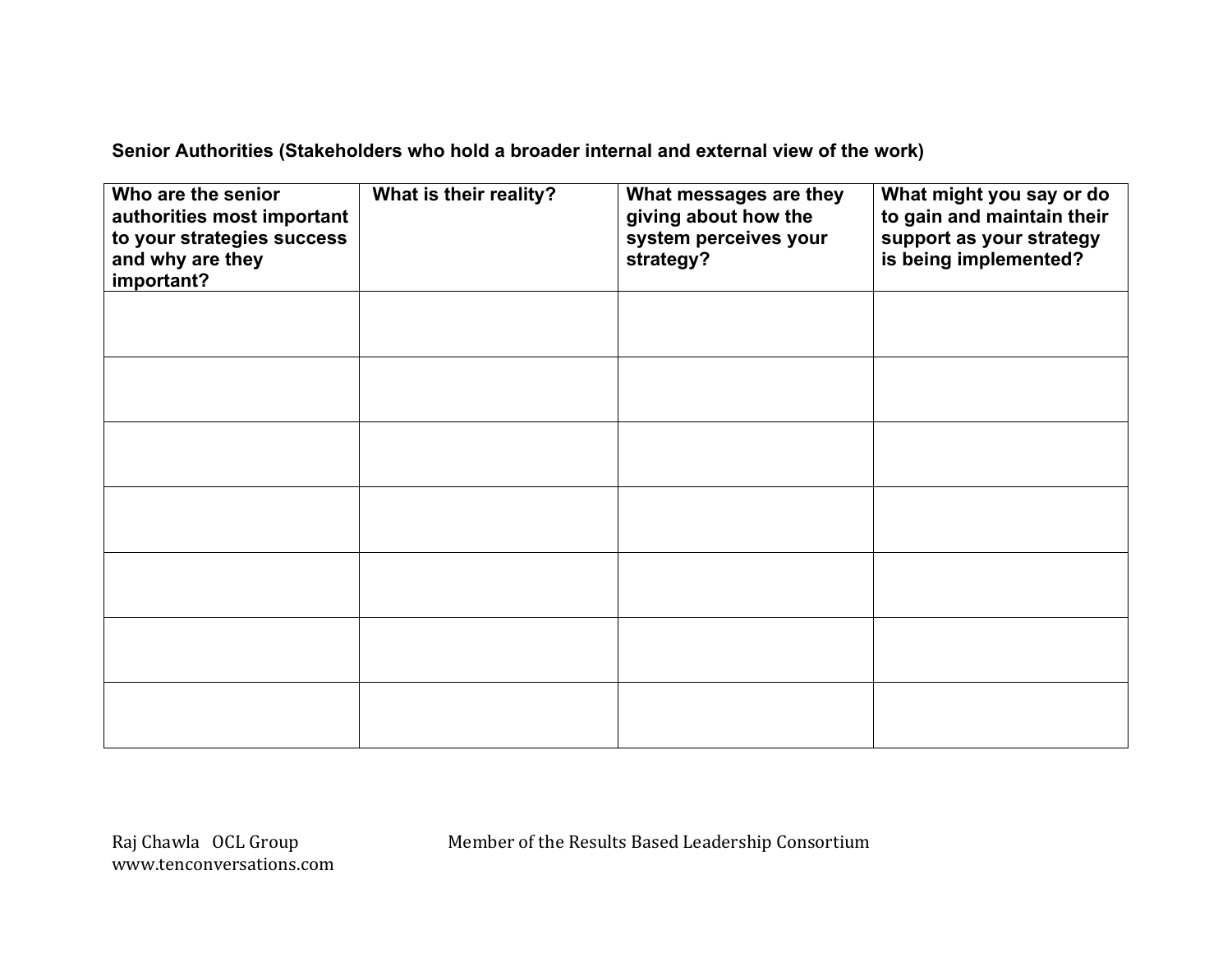**Casualties (stakeholders who stand to lose something they value – i.e., a familiar way of doing things, their status, their jobs, etc.)**

| Who might be<br>the casualties in<br>your strategy? | What will they<br>lose? | What new skill<br>would help them<br>survive the<br>change and<br>thrive in the new<br>organization?<br>How might you<br>help them<br>acquire those<br><b>skills</b> | How could you<br>help them<br>succeed<br>elsewhere? | <b>Which</b><br>causalities will<br>need to leave the<br>organization? | What will be the<br>impact of them<br>leaving the<br>organization and<br>how will you<br>address this<br>impact? |
|-----------------------------------------------------|-------------------------|----------------------------------------------------------------------------------------------------------------------------------------------------------------------|-----------------------------------------------------|------------------------------------------------------------------------|------------------------------------------------------------------------------------------------------------------|
|                                                     |                         |                                                                                                                                                                      |                                                     |                                                                        |                                                                                                                  |
|                                                     |                         |                                                                                                                                                                      |                                                     |                                                                        |                                                                                                                  |
|                                                     |                         |                                                                                                                                                                      |                                                     |                                                                        |                                                                                                                  |
|                                                     |                         |                                                                                                                                                                      |                                                     |                                                                        |                                                                                                                  |
|                                                     |                         |                                                                                                                                                                      |                                                     |                                                                        |                                                                                                                  |
|                                                     |                         |                                                                                                                                                                      |                                                     |                                                                        |                                                                                                                  |

www.tenconversations.com